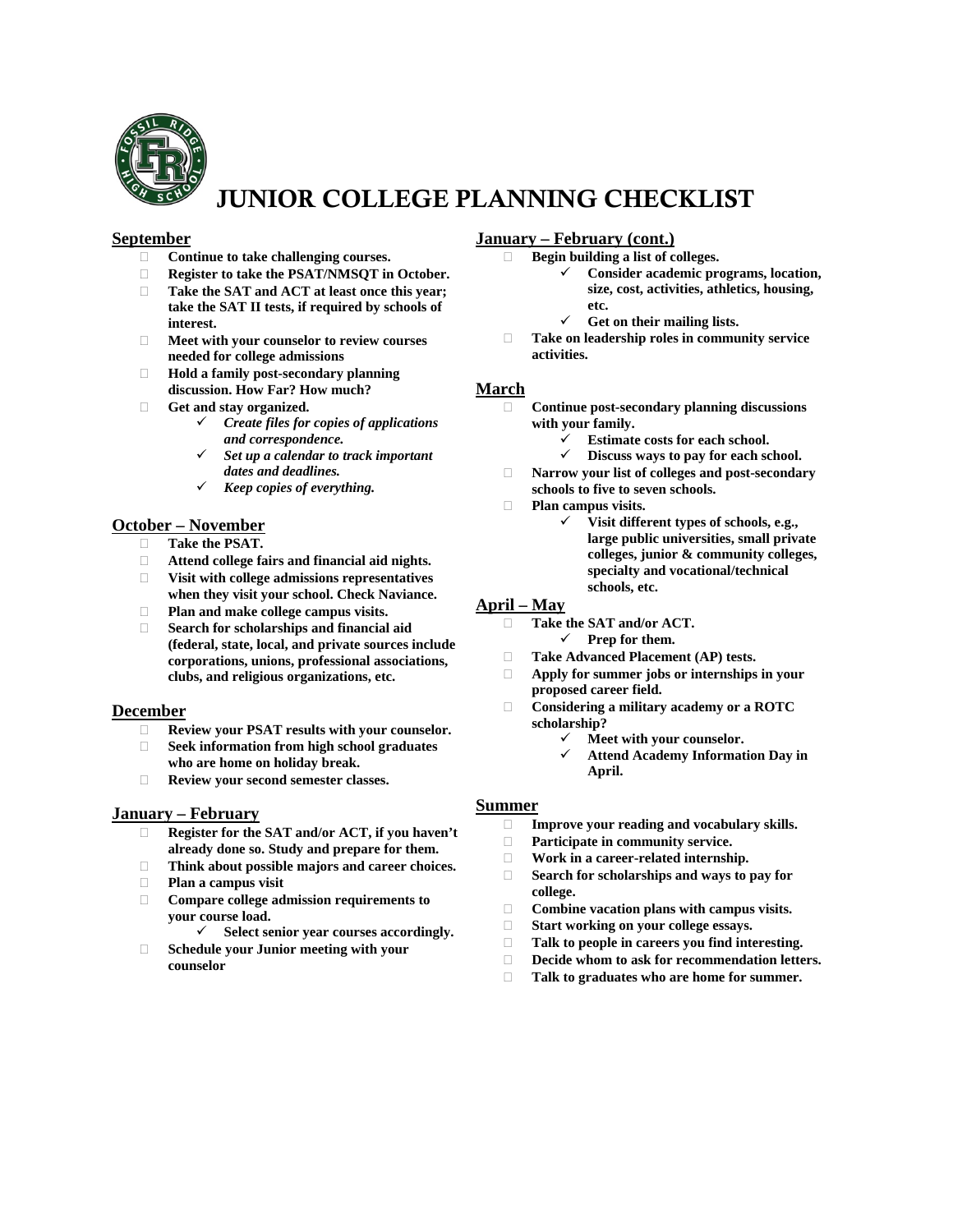### **ALL College Bound Juniors (2-year, 4-year, Career Tech Ed)**

### **SEARCHING**

**Log on to Naviance>Click on Colleges> Super Match College search** Create your list of "**Colleges I'm thinking about**" This list will help us contact you specifically if this college visits the FRHS College center

### **PAYING**

Merit- or need-based aid that might be available through specific schools, federal financial aid and third-party scholarships can help cover the cost of college. Scholarship Search Resources are on FRHS website and Naviance. Come to the Career Center for more information. Helpful financial resources are:

> [www.Fafsa4Caster.ed.gov](http://www.fafsa4caster.ed.gov/) [www.collegedata.com](http://www.collegedata.com/)  [www.collegedata.com](http://www.collegedata.com/) <http://netpricecalculator.collegeboard.org/>

 $\circ$  All Colorado residents are eligible to receive an additional stipend off tuition in through the College Opportunity Fund. Register at [www.collegeincolorado.org.](http://www.collegeincolorado.org/)

### **Juniors headed to 4-Year Colleges**

- **Admissions requirements.** Do you have the classes they will require, and how does your GPA and ACT score match up to their averages? This can help to determine reach and safety schools.
- **Application due dates.** If the school is one you are especially interested in, you might consider applying early. Make a note of all regular and early deadlines for any college you are interested in. Know the difference between **Early Action and Early Decision**
- **Cost of attendance and available aid.** Talk with your family about what you can afford for college. Too many families choose colleges they might want to attend but realize they are colleges they can't afford. However, some expensive schools might offer more aid, making them more affordable than they first seem.
- **Common Application** Be sure to know if the college you are applying to uses the Common Application**.** Some colleges use the Common app and their own application. If you are not applying to more than 1 Common App School there is no need to use the Common app. Know all the required forms
- In the fall be sure to check the **"Visit Schedule" on Naviance** to see when college reps are coming to Fossil. This is another opportunity to make that personal contact with the colleges you are considering.

**College Fairs**- Make plans now to attend fairs throughout the year. Check the College and Career center for upcoming fairs. Fairs are a great venue to talk directly to admissions reps about majors, scholarships, admission criteria, etc.